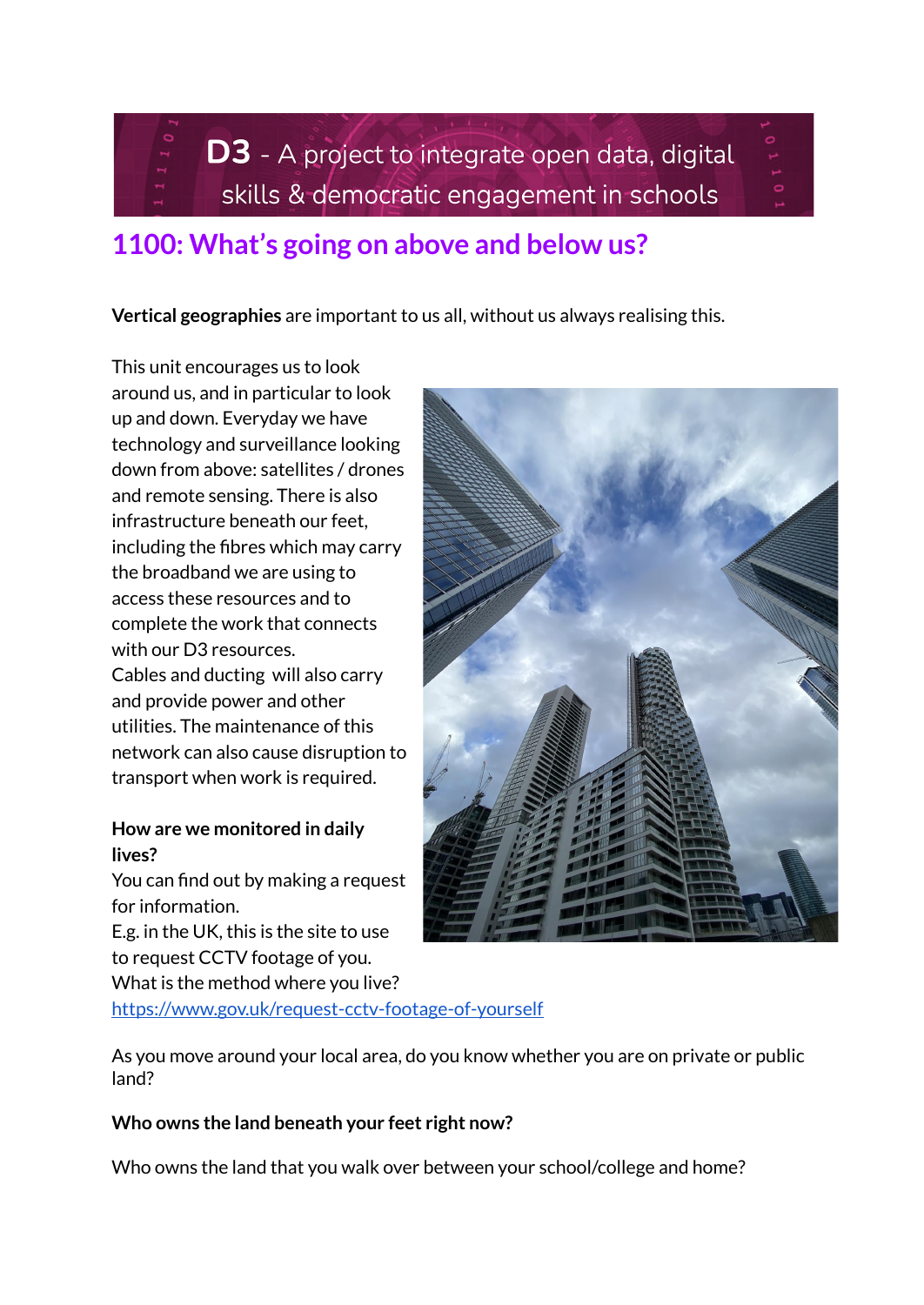It may be that your parents rent the place where you live, for example.

Different legislation in different countries e.g. *allemannsretten* in Norway allows for wild camping in huge parts of the country. <https://www.visitnorway.com/plan-your-trip/travel-tips-a-z/right-of-access/>

# **Activity 24**

What maps can you locate to show what lies above your head? E.g. FlightRadar24 will show you the identification of any plane or other vehicle flying over your head. <https://www.flightradar24.com/>

What maps can you locate to show what lies beneath your feet? E.g. Geology, Soil, Infrastructure, Underground railways etc.

*One of the most famous maps of what lies beneath is Harry Beck's London Tube map, which hasinfluenced the design of mapsin other cities around the world.*

| Tool to use          | URL / location                                                                                                                                   | How would you use it?                                                                                                             |
|----------------------|--------------------------------------------------------------------------------------------------------------------------------------------------|-----------------------------------------------------------------------------------------------------------------------------------|
| Who owns England     | https://whoownsengland.org/<br>https://docs.google.com/docu<br>ment/d/1pO8yTeJ7316dst8P<br>ac3qRKr9_mt5PKx1olGQO2<br>J5tf8/edit - Scheme of Work | This scheme of work<br>explores land ownership<br>and the issues<br>surrounding the large<br>amounts of land in<br>private hands. |
| Eurostat - FRA       | https://fra.europa.eu/en                                                                                                                         | European Union agency<br>on fundamental rights                                                                                    |
| Soil Atlas of Europe | https://esdac.jrc.ec.europa.eu<br>/content/soil-atlas-europe                                                                                     | Soil Atlas                                                                                                                        |

### **Tools List**

#### **Articles**

An excellent book for this topic is called 'Vertical' and is written by Stephen Graham: a geographer. It explores a range of stories which are of interest to a general reader.

We have seen in recent conflicts the 'value' of drones. They are also used for aerial surveys.

It is important that cities have public spaces and that these are protected.